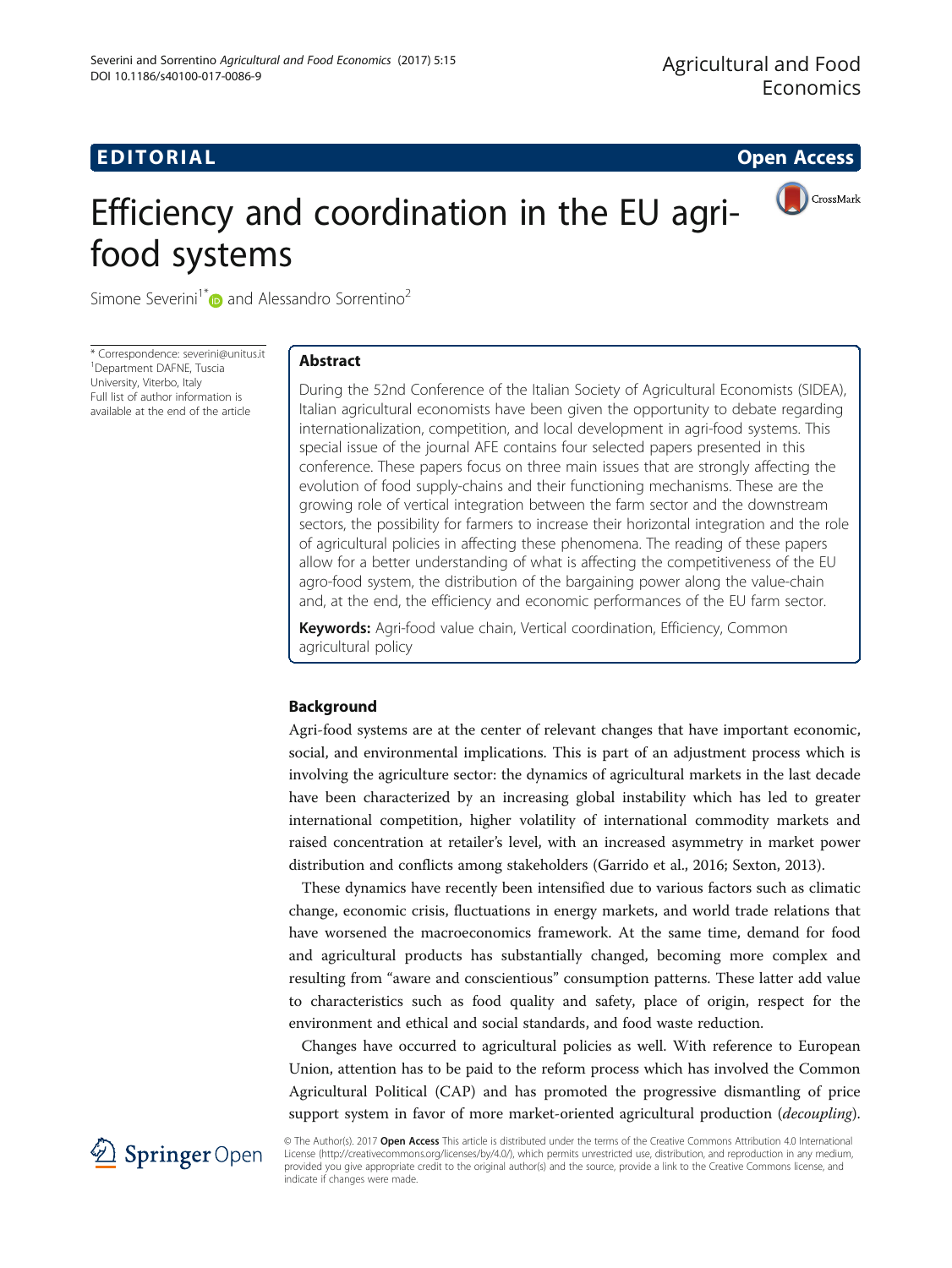The 2013 Reform has completed such process with a definitive switch to a full decoupled support. Core instruments of the new Common Market Organization (CMO), namely supply concentration and organization (e.g., producers' organizations, inter-professional agreements, and contractualization) are aimed at enhancing farmers' bargaining power and supporting farm-incomes, in compliance with tighter competition rules (Del Cont et al., [2012;](#page-4-0) Bijman, [2015\)](#page-3-0).

Such changes in agricultural markets and policies directly influence the functioning mechanisms of the agro-food systems, the relations among stakeholders in the agrofood supply chains and their development strategies such as food quality improvement, product differentiation, vertical coordination among the value-chain and supply control, enforcement of the competition rules (Carbone, [2017\)](#page-3-0).

Given such a framework, the 52nd SIDEA (Italian Society of Agricultural Economists) Conference, held in September 2015, was focused on the theme "The Value of Food: Internazionalization, Competition and Local Development in Agro-Food Systems". This conference has promoted the scientific debate on the development of the agri-food supply chain facing the increasingly complex challenge of responding to the needs of world's population.

The conference offered the opportunity for a scientific debate on key driving forces affecting the evolution of food supply-chains and their functioning mechanisms. This has allowed to discuss scientific communications of agricultural economists on the emerging organizational models in the global agro-food systems. The Conference was structured around two main plenary sessions. The first one, held at FAO Headquarters in Rome and entitled "Strategies and actors of global agricultural and food policies", had a strong orientation towards international and institutional themes. It promoted a policy dialog between scholars, policy makers, and international organizations with the objective to build innovative models for the governance of global agro-food systems. The second one, held at Tuscia University in Viterbo (Italy) and entitled "Coordination and competition in the agri-food supply chain", was focused on private strategies and public policies governing the increasing relations among the multiple actors involved in the value chain. Around these two main issues, many invited and contributed papers were presented to face the theme of the conference from different theoretical and empirical standpoints.

Four contributed papers presented during the conference have been selected for this Agricultural and Food Economics special issue focusing on efficiency and coordination in the EU agri-food systems. These were subjected to the standard peer review process before being accepted for publication on this journal.

## Report

The papers of this special issue look at some relevant factors affecting the farm sector. However, all of them fully recognize the interconnections existing within the agri-food systems and discuss these along three main dimensions. These are the growing roles of vertical integration between the farm sector and the downstream sectors, the possibility for farmers to increase their horizontal integration and the role of agricultural policies in affecting these phenomena. Studying such interconnections seems of great importance because these are affecting the competitiveness of the EU agro-food system, the distribution of the bargaining power among its actors and, at the end, the efficiency and economic performances of the EU farm sector.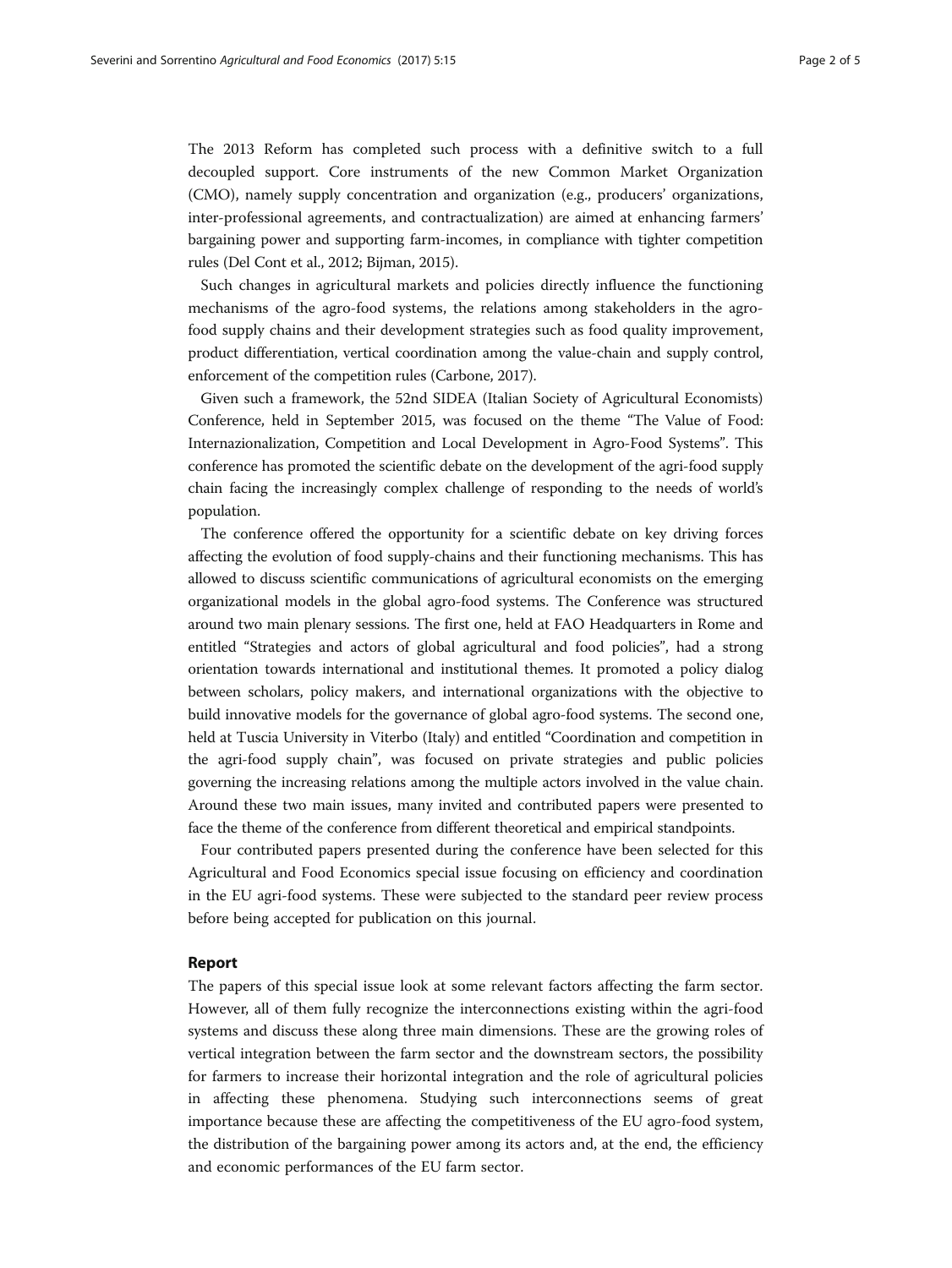The paper by Carillo et al. [\(2017\)](#page-3-0) analyses the effects of vertical integration on the agro-food supply chain. It tests the hypothesis that a greater coordination between food processors and farmers significantly improves farms economic performance. This crucial hypothesis is empirically tested on a large sample of farms producing a typical Italian farm product: durum wheat. In this market, the role of the downstream industry is heading towards a growing control of the quality of products as well as the way it is produced. The results of the analysis, obtained by using a propensity-score-matching model and various economic performance measures, support that indeed a "coordination premium" exists for farms that directly sell their product to the downstream agents. Therefore, such type of vertical integration allows to increase farm competitiveness and profitability, at least in the considered case.

The paper by Velazquez and Buffaria [\(2017\)](#page-4-0) sheds light on the role of horizontal integration of farmers in affecting their bargaining power with respect to downstream buyers. This integration could be reached by different means including Producers Organizations that are defined by the current CAP. In particular, the Authors also look at how CAP instruments aimed at counterbalancing market inequalities along the chain have been functioning over time. This is done considering the contrasting EU objective to avoid that such instruments could indeed generate a distortion of competition leading to the creation of market power on the supply side. Indeed, the main research question addressed by the paper is whether the current regulatory setting does, or does not, allow to achieve the objective to strengthen the bargaining power of producers while, at the same time, avoid the creation of monopoly power. Furthermore, Velazquez and Buffaria ask themselves whether such instruments have contributed to improve efficiency, farmers' income, and consumers' welfare. The authors conclude that there is space for improving the current CMO regulation, in particular, the way derogations to the competition policy are defined.

Aragrande et al. ([2017\)](#page-3-0) look at the issue of the competition along the food-chain by using a different approach that is analyzing vertical price transmission in the sugar industry. The issue is relevant because vertical price transmission provide some preliminary indications to assess market efficiency. Indeed, asymmetries in price transmission might reveal the existence of market power along the supply chain. Aragrande et al. ([2017](#page-3-0)) analyze the peculiar case of the sugar sector in the EU that is relevant for two main reasons: the downstream sector is highly concentrated and farm production has been historically managed by a quota regime. In particular, the authors use an econometric model to investigate changes in vertical price transmission linked to the sugar policy reform and to assess the effect of such reform on the sugar retail price. Such results are further analyzed according to the degree of competition and concentration in the EU sugar industry. In conclusion, they show that vertical price transmission asymmetries still exist after the reform. Hence, the current EU sugar market seems far from reaching efficiency even if they conclude that the reform might have created more favorable conditions to improve it.

Madau, Furesi and Pulina [\(2017\)](#page-4-0) look at another very relevant farm sector that has also been affected by a policy change (i.e., the abolition of the quota system): the dairy industry. They assess changes in technical efficiency and total factor productivity in a large set of EU MS in order to determine which of these countries showed the best performance adaptations during the quota regime phasing out. Their analysis also shows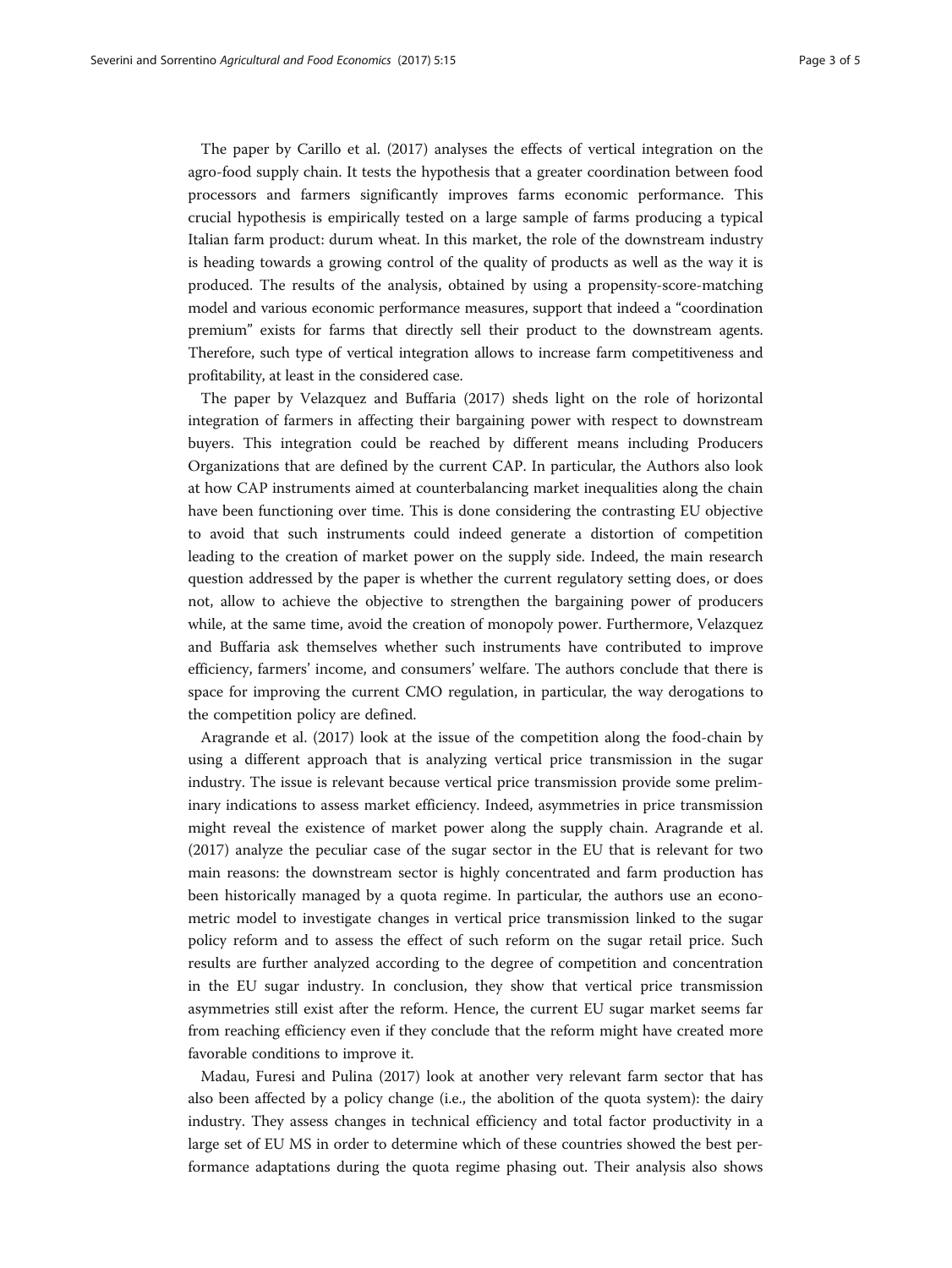<span id="page-3-0"></span>the technical conditions in which European dairy farmers operated just at the moment of milk quota abolition in order to infer on their competitiveness in such less protected market environment. The empirical results, obtained by mean of Data Envelopment Analysis (DEA) in the period from 2004 to 2012, suggest that dairy farms have small scope for improving efficiency using their own technical input and that the sector has faced a decline in productivity. Madau et al. ([2017](#page-4-0)) conclude that factors other than efficiency can play a greater role in affecting farmers productivity and profitability in the near future. They also discuss about the change of the CAP needed to fit the new and more competitive dairy market scenario.

### Conclusions

The papers that have been selected for this special issue provide insights regarding some of the main issues the European agribusiness sector is facing and the evolving role of the farm sector within it. These papers discuss such issues, propose approaches, and show empirical findings that fuel the debate around these.

This seems important because of at least two main reasons. The first is the need to enlarge the scope of analysis in agricultural economics by considering the relevant changes of the relationships among the agents within the agribusiness sector. The second is the need to rethink the potential role of the Common Agricultural Policy in driving such processes. This is because these will have relevant implications for the economic performance and sustainability of the European farming sector.

#### Acknowledgements

The authors would like to thank the Agricultural and Food Economics journal for having given visibility to the four papers presented at the 52nd SIDEA Conference. This allows to promote the international diffusion of the debate developed within Italian agricultural economists.

#### Authors' contribution

SS developed the background and report of the study. AS conceived the study and its organization. Both authors read and approved the final manuscript.

#### Authors' information

A. Sorrentino is a full professor of European Economic Policy at Tuscia University, Viterbo. S. Severini is associate professor of Agricultural Economics and Policy at Tuscia University, Viterbo. E-mail: severini@unitus.it.

#### Competing interests

The authors declare that they have no competing interests.

#### Publisher's Note

Springer Nature remains neutral with regard to jurisdictional claims in published maps and institutional affiliations.

#### Author details

<sup>1</sup>Department DAFNE, Tuscia University, Viterbo, Italy. <sup>2</sup>Department DEIM, Tuscia Unversity, Viterbo, Italy.

#### Received: 21 July 2017 Accepted: 25 July 2017 Published online: 31 August 2017

#### References

Aragrande M, Bruni M, Gentile E, Loi A, Esposti R (2017) The effect of EU 2006 sugar reform on vertical price transmission. Agric Food Econ (2017) 10.1186/s40100-017-0087-8.

- Bijman J (2015) Towards new rules for the EU's fruit and vegetables sector. An EU Northern Member States Perspective. Study requested by the European Parliament's Committee on Agriculture and Rural Development, Bruxelles. Available at: [http://www.europarl.europa.eu/RegData/etudes/STUD/2015/540347/IPOL\\_STU%282015%29540347\\_EN.](http://www.europarl.europa.eu/RegData/etudes/STUD/2015/540347/IPOL_STU%282015%29540347_EN.pdf) [pdf](http://www.europarl.europa.eu/RegData/etudes/STUD/2015/540347/IPOL_STU%282015%29540347_EN.pdf). Accessed May 2017
- Carbone A (2017) Food supply chains: coordination governance and other shaping forces. Agric Food Econ (2017) 5:3. DOI [10.1186/s40100-017-0071-3](http://dx.doi.org/10.1186/s40100-017-0071-3)
- Carillo F, Caracciolo F, Cembalo L (2017) Do farms benefit of vertical coordination? Evidences from Italian durum wheat producers. Agric Food Econ (2017) 10.1186/s40100-017-0088-7.